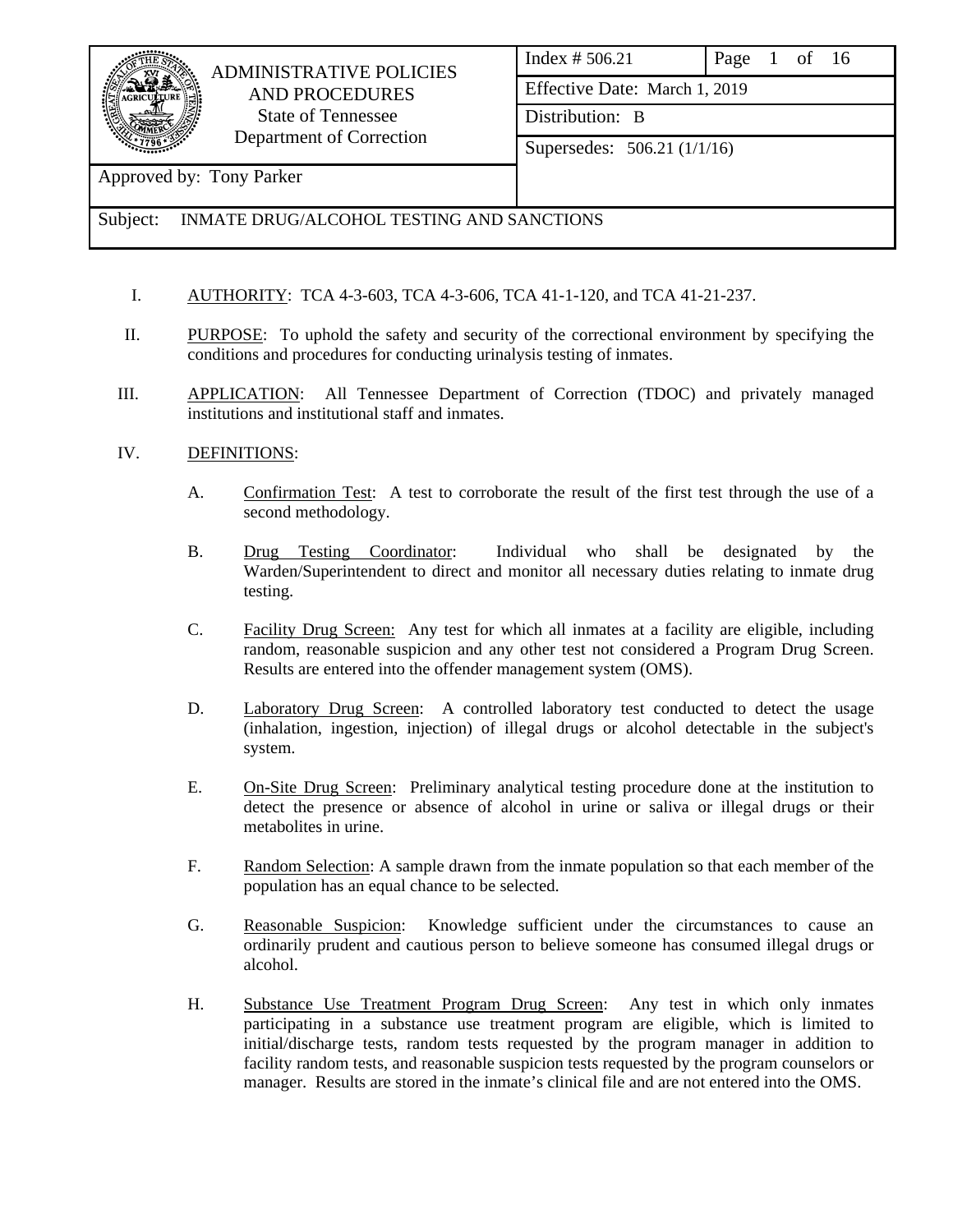| <b>Effective Date:</b>                             | Index $# 506.21$ | Page<br>2 of 16 |
|----------------------------------------------------|------------------|-----------------|
| Subject: INMATE DRUG/ALCOHOL TESTING AND SANCTIONS |                  |                 |

I. Substance Use Treatment Program: Formal organized behavioral therapies such as individual or group counseling, cognitive skills therapy, or psychotherapy for inmates who have used alcohol and other drugs. These services are designed to address specific physical, mental, or social issues related to the use of mood altering substances.

- J. Urinalysis Testing: The process of conducting a chemical analysis of urine to detect the presence or absence of alcohol or illegal drugs or their metabolites.
- V. POLICY: The TDOC is committed to a policy of zero tolerance of inmate drug/alcohol use within state correctional facilities. The TDOC shall operate a urinalysis-testing program based on drug/alcohol testing, graduated sanctions, and treatment interventions that deter the use of illegal drugs and alcohol by inmates.

#### VI. PROCEDURES:

- A. Authority to Conduct Drug Testing:
	- 1. All inmates shall be subject to drug/alcohol testing at any time during their incarceration. This policy provides for nondiscrimination on the basis of race, religion, national origin, creed, sex, age, or disability.
	- 2. Urinalysis testing shall be used as the primary means to detect and deter illegal substance use and to determine treatment needs of inmates. Urinalysis testing will not be used for harassment of inmates.
	- 3. The following personnel within the TDOC can request inmate urinalysis testing:
		- a. Commissioner or designee (this includes privately managed facilities)
		- b. Deputy Commissioner of Administrative Services/General Counsel
		- c. Chief of Staff
		- d. Assistant Commissioner of Operational Support
		- e. Assistant Commissioner of Prisons
		- f. Assistant Commissioner of Rehabilitative Services
		- g. Assistant Commissioner of Community Supervision
		- h. Warden/Superintendent
		- i. Associate/Assistant Warden of Security (AWS) or Treatment (AWT)
		- j. Director of Behavioral Health Services
		- k. Director of Addiction Treatment and Recovery Services
		- l. Unit Manager
		- m. Behavioral Health Administrator
		- n. Health Services Administrator
		- o. Substance Use Program Manager or Alcohol and Drug Counselor
		- p. Shift Commander
		- q. Drug Testing Coordinator or the Warden's/Superintendent's designee
		- r. Institutional Investigator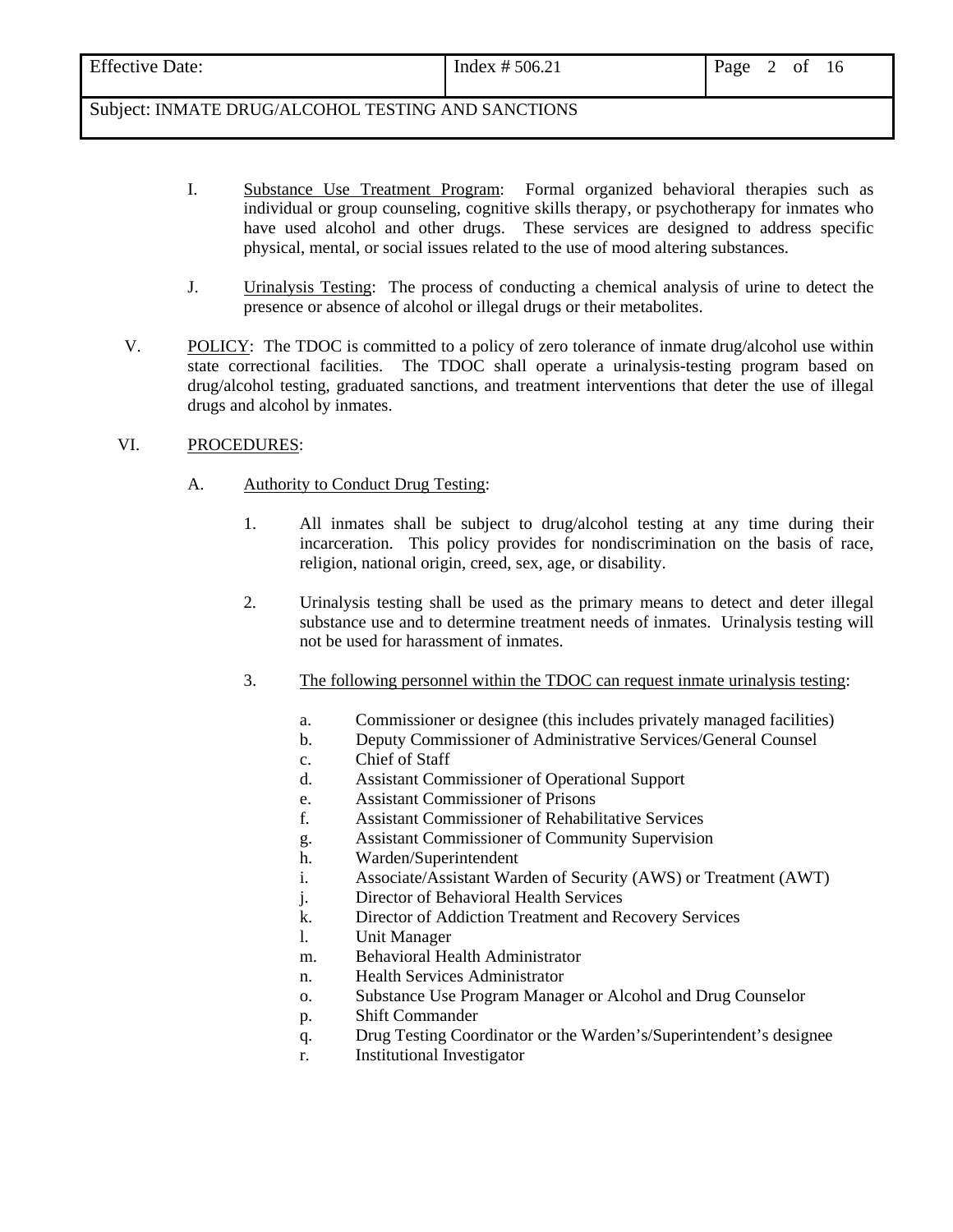- 4. The Warden/Superintendent shall ensure that inmates are notified in writing (inmate orientation manual, posted notices, etc.) of the TDOC's policy on zero tolerance of drug use within state correctional institutions. This notification shall also state that inmates are subject to drug or alcohol testing during their incarceration and subject to disciplinary action for the following:
	- a. Failure to submit to testing or to provide a urine sample within two hours of the request
	- b. Tampering or attempting to tamper with the specimen or test results
	- c. Receiving a positive test result for which there is no satisfactory explanation
	- d. Intoxication or inhalant overdose symptoms that are in no relation to any mental/medical illness or prescribed medication confirmed by physician and/or a physician assistant/nurse practitioner.
	- e. Self-admission of illicit drug use.
- 5. Only alcohol and drug kits on the statewide contract that have been approved for on-site drug and alcohol testing shall be used to conduct on-site urinalysis testing.
	- a. Urinalysis kits shall be used to test for:
		- (1) The active ingredients found in Amphetamines, Barbiturates, Benzodiazepines, Cocaine, Methadone, Methamphetamine (including Ecstasy), Opiates, Oxycodone, Phencyclidine (PCP), Cannabinoids (THC, including marijuana), Buprenorphine (Suboxone).
		- (2) Adulteration based on, but not limited to, pH, Specific Gravity, Nitrates, Oxidation, Creatinine, Color/Appearance, and Temperature.
		- (3) Privately managed facilities must test for the eleven drugs listed above.
		- (4) The Warden/Superintendent/Designee may further test for other substances at his/her discretion.
	- b. All positive on-site drug test results shall be confirmed through a state approved contract laboratory.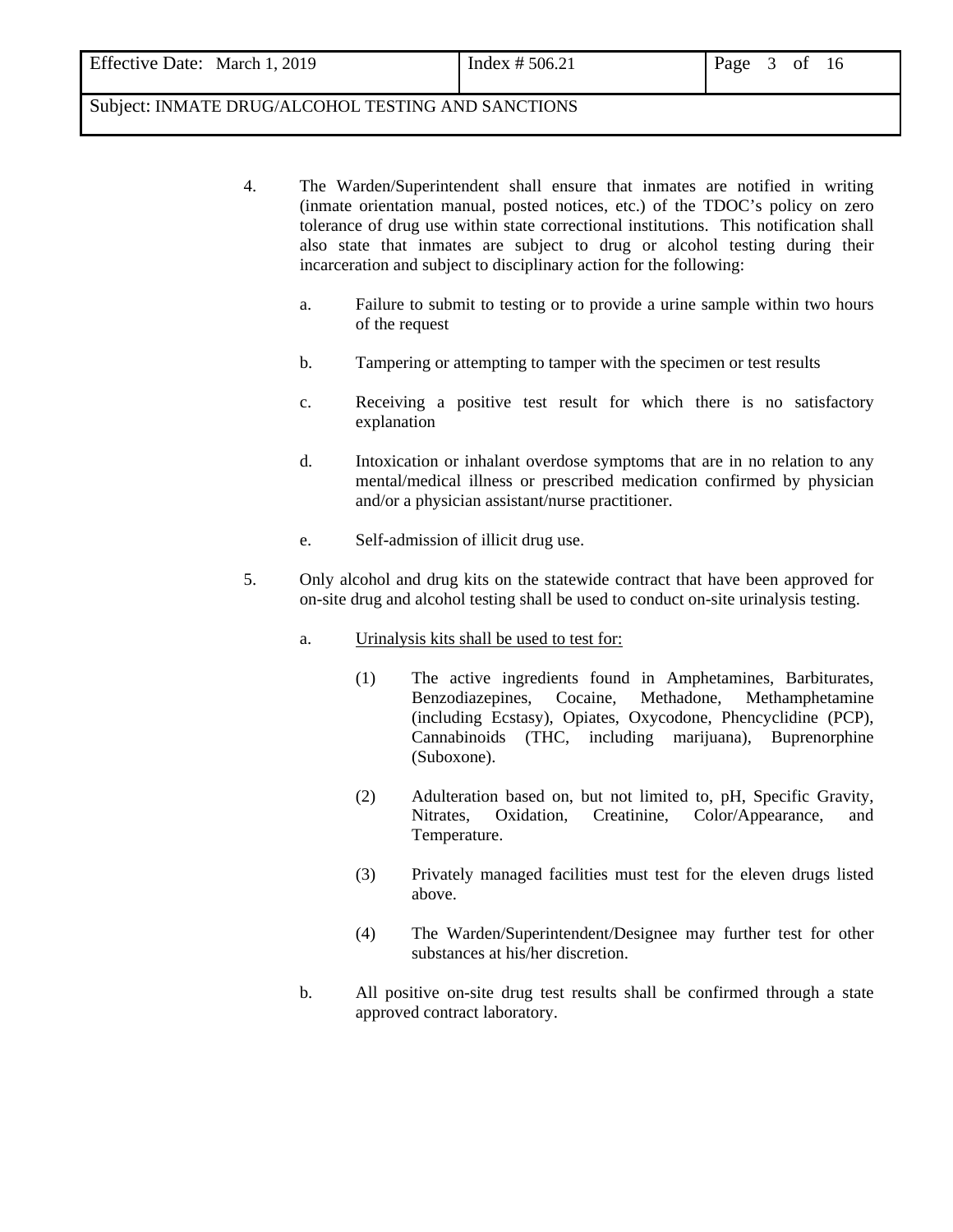- c. Any negative on-site drug test result which is deemed suspect may, with the written approval of the Warden/Superintendent/Designee, be forwarded to the state approved contract laboratory for further analysis. Reasons for suspecting the negative field test result is invalid shall be cited in the Warden's/Superintendent's/Designee's approval memorandum and in the comments field on the (OMS). These specimens shall be handled and forwarded for contract laboratory analysis in the same manner as positive field test specimens.
- d. A second on-site alcohol test shall be used to confirm positive alcohol tests.
- e. A comprehensive medical drug screen should only be used in cases of suspected overdose or intoxication when necessary for diagnostic and/or treatment purposes. The health staff shall also review the health record to rule out the presence of a medical condition or prescribed medication which can mimic symptoms of intoxication. (See Policy #113.94)
- 6. The following are examples of when an inmate may be subject to urinalysis testing [other than for reasonable suspicion as addressed in Section VI.(A)(8)]:
	- a. As part of the monthly drug-testing program, each institution's population shall be randomly selected for drug testing.
		- (1) At a minimum, each correctional facility shall test 2.5 percent of the institution's in-house inmate population each month. At the discretion of the Warden/Superintendent, any facility may request in writing to the Assistant Commissioner of Prisons permission to test a sampling larger than 2.5 percent, but may not exceed 10 percent.
		- (2) Each institution shall be provided with a computer-generated, randomly selected list of inmates to be tested every 30 days. This list will be generated by Decision Support: Research and Planning and made available no later than the seventh day of each month. This list will be sent to each facility by the Director of Behavioral Health Services or designee. Actual monthly test dates shall be at irregular intervals, shall include both weekdays and weekends, and should occur on all shifts during the month.
	- b. Upon initial admission to a TDOC diagnostic center or upon admission to a specialized correctional facility/program (boot camp, therapeutic community, technical violators program, youthful offender program), inmates shall receive an on-site drug screen.
		- (1) The Warden/Superintendent at the respective diagnostic center/facility shall be responsible for designating the appropriate staff to conduct on-site drug screening during initial classification.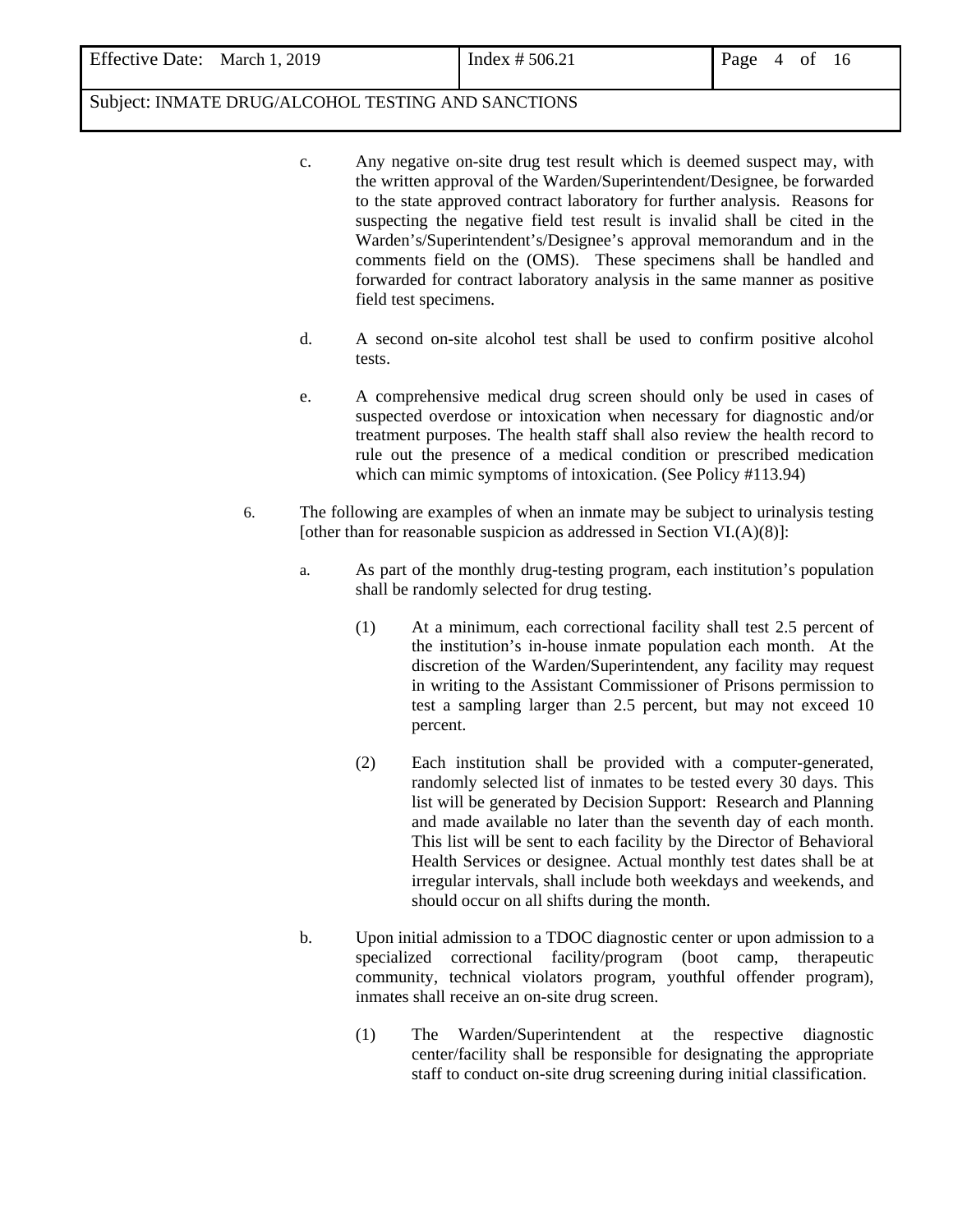- (2) All inmates entering a diagnostic center/facility shall be tested for the presence of all drugs and adulterants listed in Section  $VI(A)(5)(a)(1-2)$  and any positive test result will be sent to laboratory for confirmation.
- (3) All test results, including positive laboratory confirmations, shall be recorded in the inmate's medical record or treatment program file. No sanctions shall be issued for testing positive on an initial diagnostic drug screen.
- c. The following provides the guidelines for drug testing in substance use treatment programs and distinguishes between Facility Drug Screens and Substance Use Drug Screens:
	- (1) All substance use treatment programs must provide an initial, random, and discharge drug screen to participants, which shall be considered a Substance Use Program Drug Screen and results are to be communicated with the program manager.
	- (2) Facility-wide random drug tests shall be considered a Facility Drug Screen, regardless of participation in a substance use treatment program. Additionally, any follow up drug screens as a result of a disciplinary or failed drug screen will be considered a Facility Drug Screen, regardless of participation in a substance use treatment program.
	- (3) Substance use treatment program managers reserve the right to request saturation testing of an entire treatment unit if drug use is suspected, which will be considered a Substance Use Drug Screen.
	- (4) In any case in which a substance use treatment program manager or counselor requests a reasonable suspicion test, it will be considered a Substance Use Treatment Program Drug Screen. Reasonable suspicion tests requested by any other staff, including security on the treatment unit, shall be considered a Facility Drug Screen.
	- (5) While participants failing a Substance Use Treatment Program Drug Screen will not receive a disciplinary for "Positive Drug Screen" or have their results entered on LIBS screen on OMS, they may, if after review and approval by the treatment team, be dismissed from their current program with a Class A "Refusal to Participate" based on the agreed upon rules of the program.
	- (6) Substance Use Treatment Program Drug Screen results will be stored in the inmate's clinical file and can be made available upon request in order to perform necessary job duties.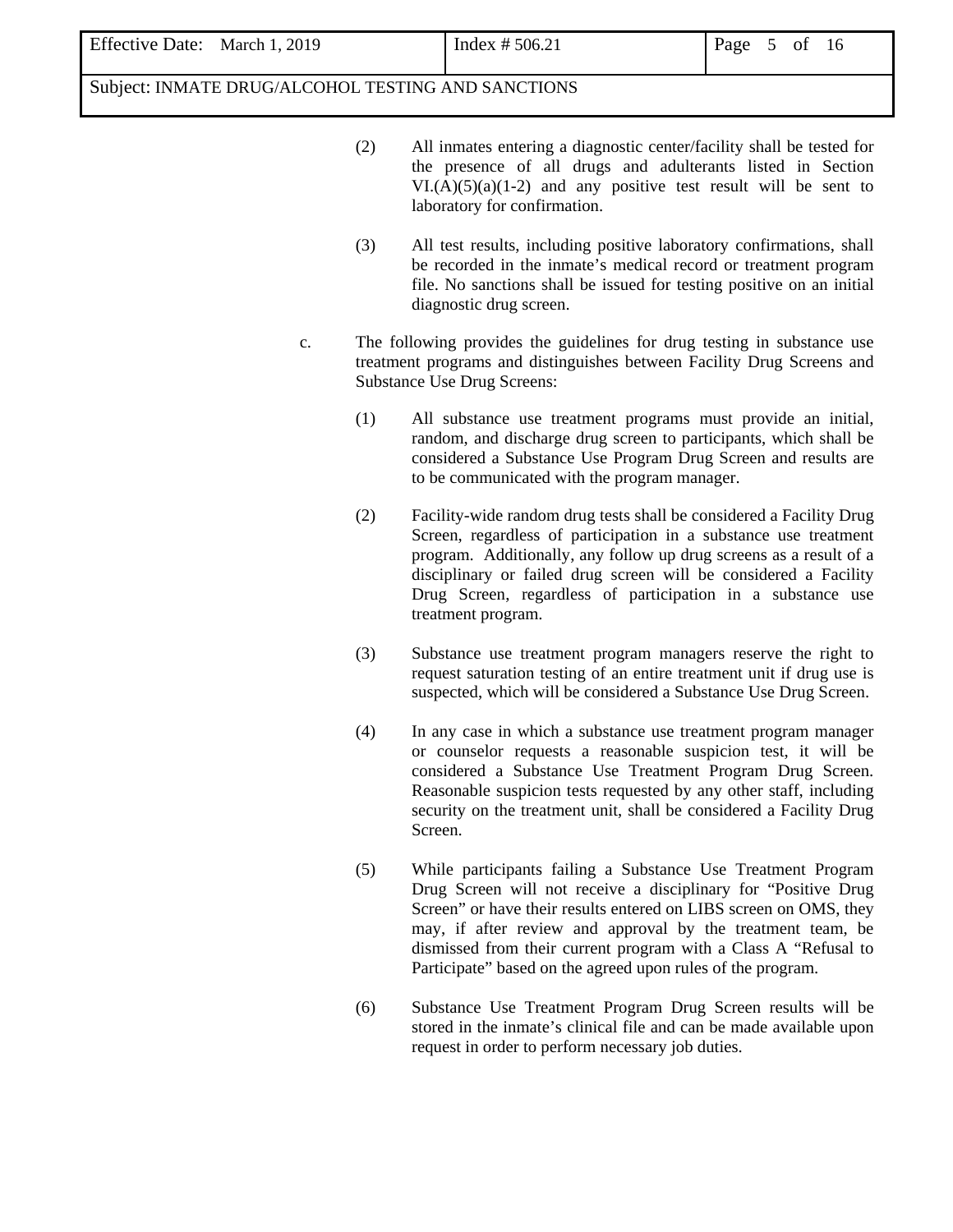- d. Any time that an inmate is involved in an altercation, stabbing, or accident resulting in non-minor injuries, or any occupational incident resulting in injury other than minor self-limiting injuries, and/or property damage over \$50.00, a drug screen will be conducted.
- e. Inmates returning from furlough, work release, or community work assignment with access to or potential contact with contraband, drugs, and/or alcohol may be subject to an on-site drug or alcohol screen.
- f. Any time a canine unit or narcotic detection instrument indicates the presence of drugs during a search of inmates in the housing unit or work area, a drug screen shall be conducted.
- g. Inmates who have been selected for pre-release or work release placement shall submit to a drug screen prior to the reclassification hearing and again in 30-45 days if the transfer has not occurred. All such inmates shall be subject to re-testing after arrival at the pre-release or work release program.
- h. Urinalysis testing may be conducted prior to and after an inmate participates in an institutional visit.
- 7. Reasonable suspicion drug or alcohol screening:
	- a. Reasonable suspicion drug or alcohol screening may be conducted based upon circumstances arising from one or more of the following:
		- (1) Confidential information from a reliable source
		- (2) Observed unusual actions or behavior by the inmate
		- (3) Suspected intoxication of an inmate
		- (4) Discovery of drug paraphernalia or evidence that alcohol/drugs have been used
		- (5) Positive indication from a narcotic detection instrument or canine search.
		- (6) Any inmate requesting or placed in protective custody shall receive a drug screen upon request and/or placement.
	- b. Reasonable suspicion drug or alcohol screens shall require the approval of any of the following: Warden/Superintendent/Designee, AWS and/or AWT, or the shift commander.
- 8. Unannounced saturation testing may also be conducted on an annual basis or on an as needed basis.
- 9. All inmates being considered for release on parole supervision shall receive an onsite drug screen within 30 days prior to their parole hearing and a minimum of one on-site drug screen within the 30 day period prior to release from the institution. The test results shall be reported to the institutional parole officer (IPO).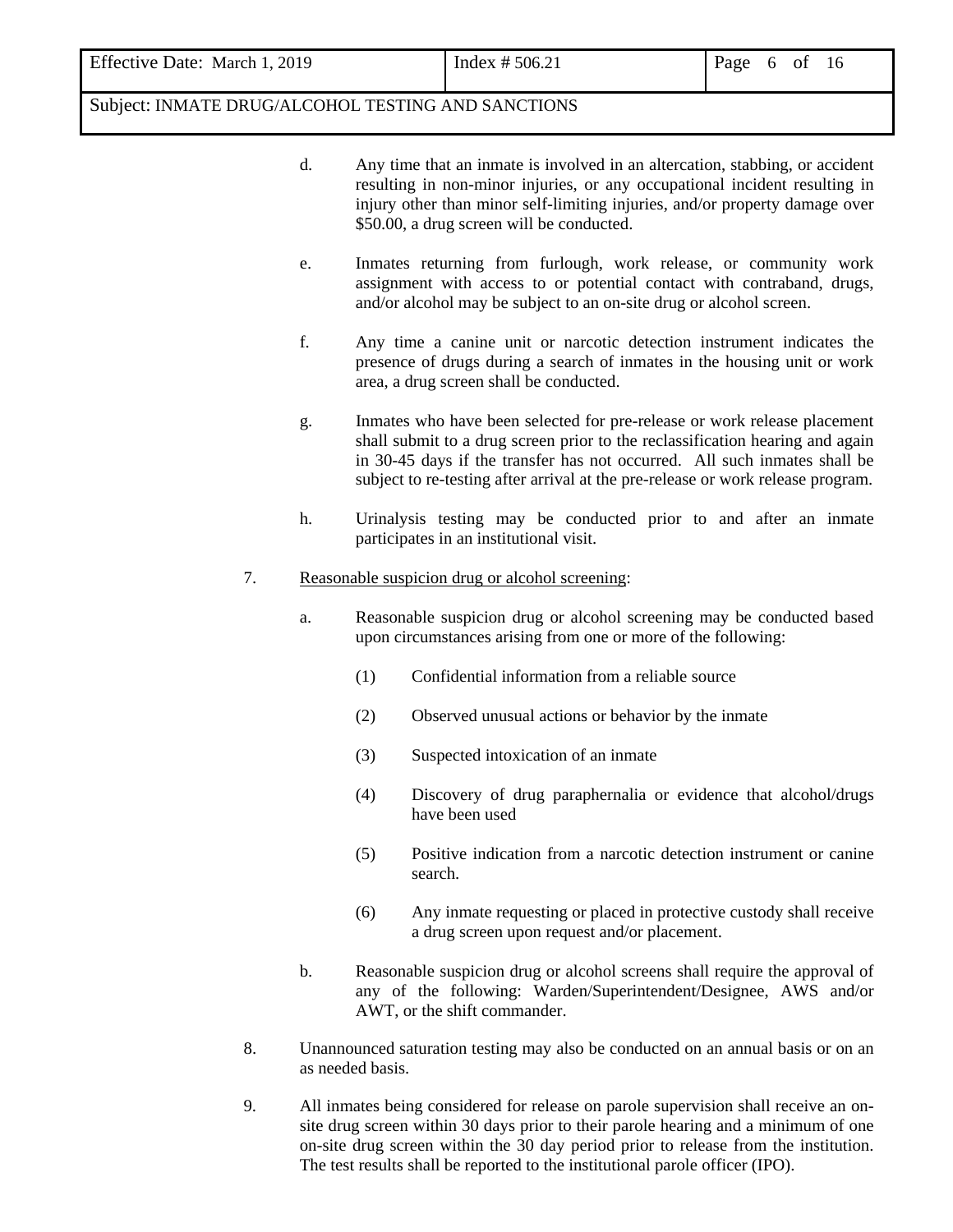# B. Collection of Sample:

- 1. The Director of Behavioral Health Services, or designee, shall be responsible for coordinating all drug-testing activities for the Department.
- 2. Each institution shall appoint a drug testing coordinator to be responsible for the coordination, monitoring, and service provision of the drug-testing program within their respective institution. The coordinator shall report any program deficiencies to the Warden/Superintendent/Designee for resolution. The Warden/ Superintendent, or their designee, will communicate to the Director of Behavioral Health Services, or designee, any change in status of a drug testing coordinator.
- 3. Before collecting the test sample, the designated staff shall positively identify the inmate by name and OMS identification number while using the issued identification card, and have the inmate sign Drug Screen Consent/Refusal, CR-3993, or if it is a Substance Use Treatment Program Screen, Drug Screen Consent/Refusal Substance Use Treatment, CR-3992. The Drug Testing Coordinator will sign as witness.
- 4. The designated staff shall examine the inmate's arms and hands, especially under the fingernails, before observing the specimen collection to ensure that the inmate does not have any foreign substances that could be used to adulterate the specimen. The inmate may be requested to wear gloves when providing a urine specimen.
- 5. The collection of the urine sample shall take place in any designated area, as determined by the Drug Testing Coordinator that does not permit the inmate to come in contact with any person other than staff members assigned to observe the collection, and witness the chain of custody process. The collection of the urine sample shall be observed only by one trained staff member of the same gender, unless there is a legitimate security need for the presence of additional staff. The inmate shall be instructed to position himself or herself in a manner that allows the staff member unobstructed observation of the urine voiding process. All inmates shall be required to wash, rinse, and thoroughly dry their hands prior to and after the collection of the sample.
- 6. Collection staff shall ensure that the designated area is clean and all potential contaminants are removed from the collection area.
- 7. The designated staff shall provide the inmate with a clear (when available), nonreusable container for the collection of the urine specimen.
- 8. The inmate must provide the urine sample within a reasonable time (two hours after entering testing area). Inmates shall be given up to eight ounces of water to assist in specimen production. Refusal to provide the urine sample is grounds for an immediate disciplinary report. Inmates who are unable to void after the above waiting time can be placed in a "dry room" for up to 24 additional hours or until a urine sample is obtained, subject to the following conditions:
	- a. Confinement is ordered by the Warden/Superintendent/Designee.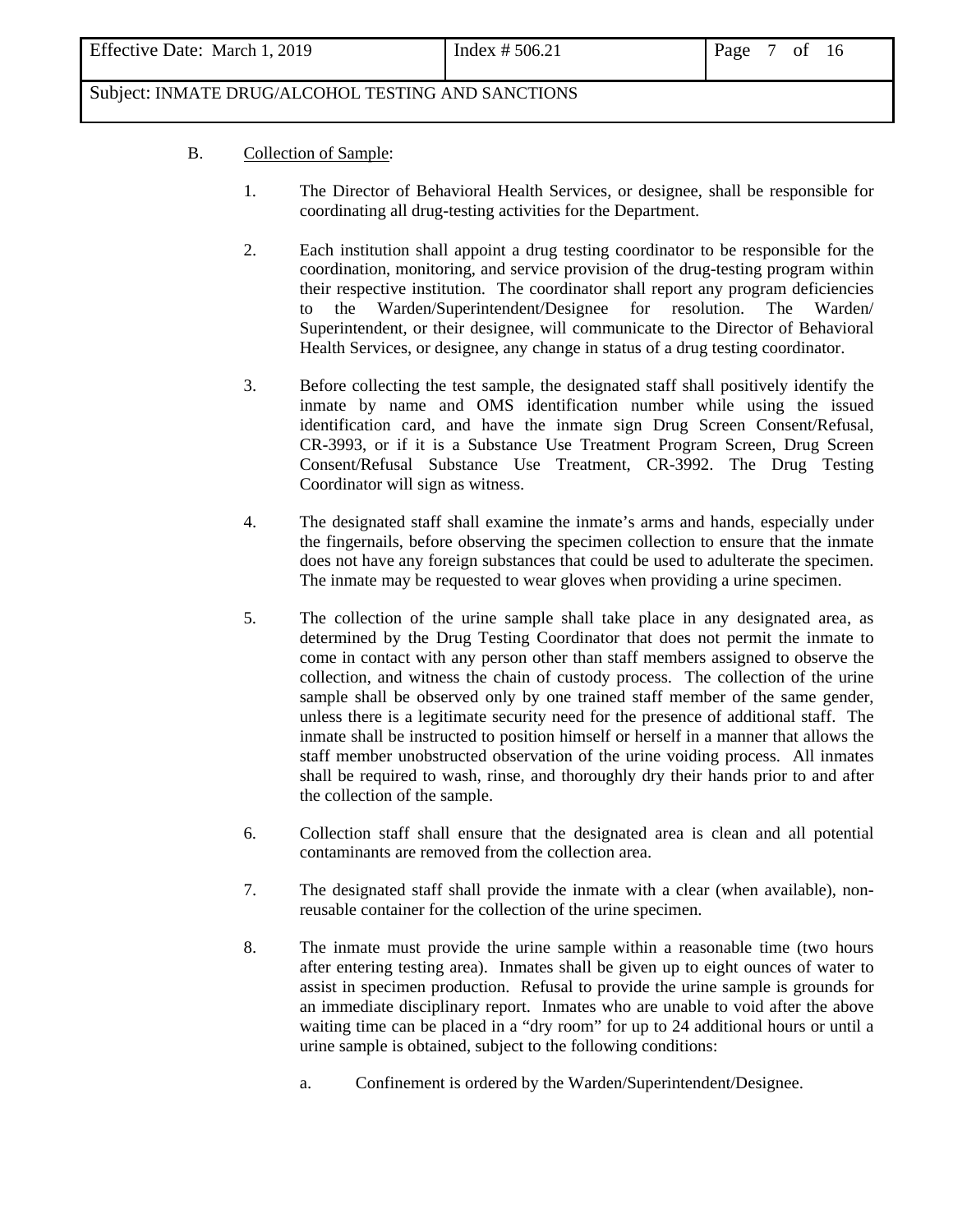| Effective Date: March 1, 2019 |
|-------------------------------|
|                               |

- b. The room of confinement is thoroughly searched prior to placement of the inmate.
- c. The inmate is provided with toilet articles and a means of collecting body excretions.
- d. The inmate remains under visual observation by staff.
- e. The inmate may be given up to eight ounces of water every four hours, not to exceed a total of 32 ounces of water within a 24-hour period to assist in specimen production.
- 9. There may be extenuating medical (e.g., dehydration, kidney problems, medication, etc.) and psychological (e.g., social phobias) conditions that may preclude the giving of a sample. In such cases, the inmate must provide written evidence from the health care or mental health staff indicating such a condition. The Warden/Superintendent shall, in extreme cases, authorize the use of an alternative drug testing method for those inmates who have a documented medical condition that would prohibit the use of urinalysis testing. Approval of the Commissioner or his designee is required prior to the use of any alternate drug testing method or instrument.
- 10. Inmates are responsible for informing the collection staff if they are taking any medication. The use of medically approved prescribed medication that would cause a positive test result shall be verified by the collection staff through the medical staff and recorded in the inmate's medical file.
- 11. Any inmate found attempting to alter, contaminate, or adulterate the sample in any way shall be cited with a disciplinary report.
- C. Testing Procedures:
	- 1. Collection staff shall exercise universal precautions (gloves) when handling urine specimens.
	- 2. Each specimen collected for urinalysis testing shall be tested at the institution by trained staff designated by the Warden/Superintendent, using kits designed for onsite testing. Prior to using test kits, expiration dates will be checked. Test kits will not be used beyond their expiration dates. When a full laboratory screen is being done, a field test is not required.
	- 3. All positive urine specimens shall be forwarded to the clinical laboratory for analysis and confirmation through gas chromatography/mass spectrometry (GC/MS).
	- 4. Specimens collected for alcohol testing shall be collected and tested at the institution by trained staff designated by the Warden/Superintendent, using field testing equipment designed for the detection of alcohol.
	- 5. Collection staff shall immediately dispose of negative specimen and containers after testing has been completed according to the following procedures: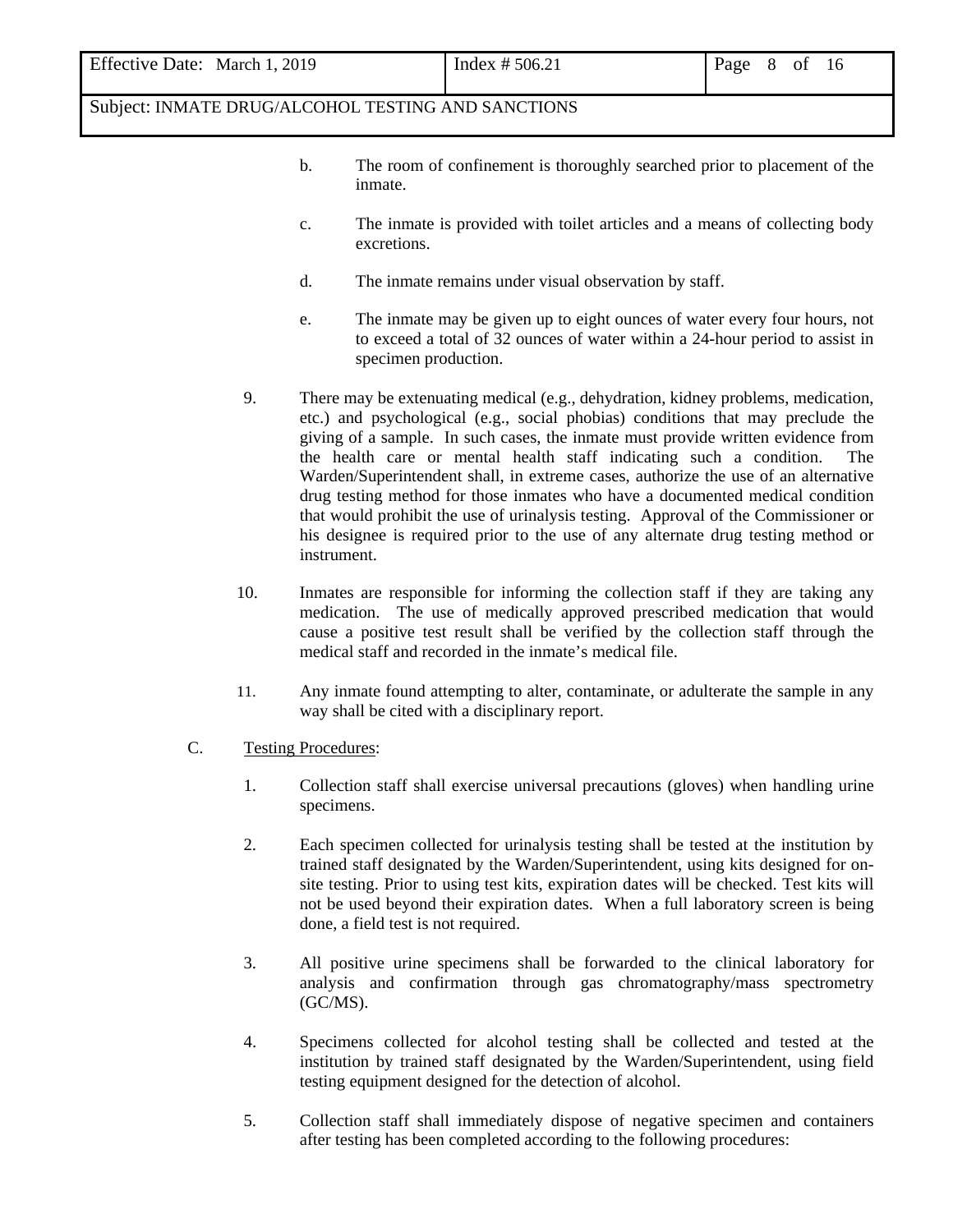| Effective Date: March 1, 2019 |
|-------------------------------|
|                               |

- a. Urine is to be emptied in toilet receptacle.
- b. Plastic specimen containers will be disposed of in a lined trash receptacle or a trash bag. The trash receptacle shall have a lid cover for cleanliness and hygiene.
- c. Trash bags containing drug testing specimen collection cups shall be tied securely and left in a trash receptacle for disposal.
- d. The collection area shall be cleaned thoroughly when all testing is complete.
- e. The collection staff shall wash their hands with soap and water after handling urine specimens.
- f. Specimen containers will not be reused for another urine sample.
- 6. The testing of urine specimens at the institution by a field test kit is done solely as a means of minimizing the cost of unnecessary laboratory testing, and the failure to conduct a field test at the institution in and of itself does not require the dismissal of a disciplinary report resulting from a positive laboratory test.
- 7. Alternative drug testing procedures shall be conducted in accordance with manufacturer's training manual instructions. A user's manual shall be available at each institution (when applicable).

#### D. Chain of Custody:

- 1. All specimens forwarded to the clinical laboratory for drug testing and confirmation shall be submitted in accordance with procedures recommended by the laboratory. A chain of custody form, as provided by the clinical laboratory, shall be completed on specimens forwarded to the clinical laboratory.
- 2. The collection staff shall ensure that all shaded areas on the chain of custody form are completed in accordance with the clinical laboratory's specifications.
- 3. When the sample is collected, the staff member(s) who receives the specimen from the inmate shall be responsible for:
	- a. Sealing the specimen collection container.
	- b. Placing the primary tamper seal label with barcode across the top of the specimen collection container. The label must match the barcode on the chain of custody form.
	- c. Placing the specimen container in the specimen collection bag.
	- d. Sealing the specimen collection bag with the secondary tamper seal.
	- e. Completing the chain of custody form.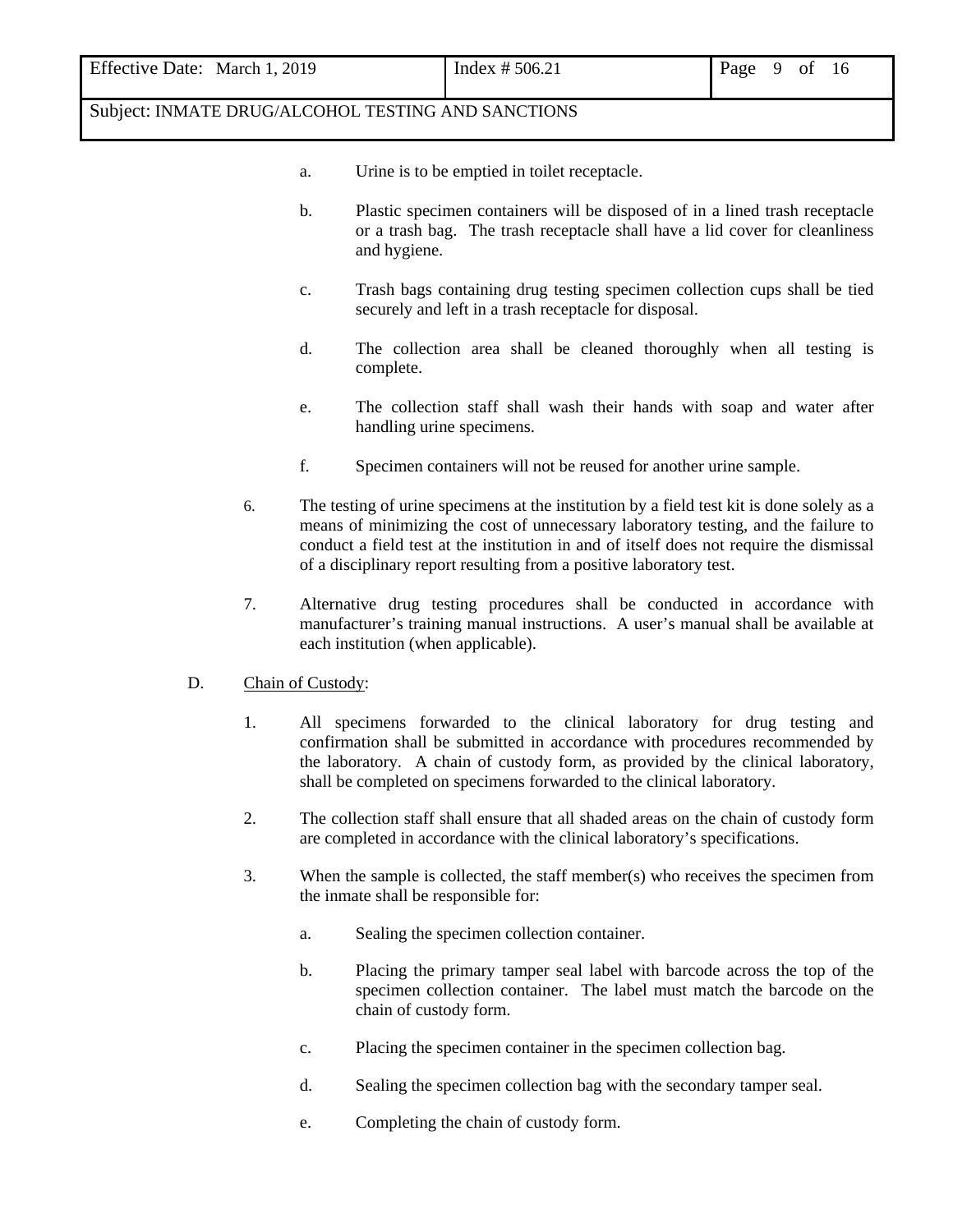- 4. The collection staff shall seal the specimen container under observation of the inmate. The inmate shall sign the laboratory chain of custody form and initial the specimen tamper seals, along with the staff member. If an inmate refuses to sign the chain of custody form or initial the specimen tamper seal, he/she shall be charged with "Refusing Drug Screen".
- 5. The collection staff member shall transport the sealed specimen to the specimen holding area.
- 6. The number of staff handling the specimen shall be kept to the minimum to maintain the integrity of what may become evidence in a disciplinary proceeding. A log book shall be kept in the vicinity of the refrigerator/freezer, and each person who accesses it shall note his/her name, rank, date, time, and reason for access.
- 7. Specimens shall be stored in a secured location until such time as it is turned over to the appropriate lab personnel for testing.
- 8. Test specimens and test kits shall be secured with a lock when the test area is not in use.
- 9. Specimens shall be transported to the laboratory within 72 hours of collection (or other time period acceptable by the clinical laboratory). When specimens cannot be transported within 24 hours, they shall be frozen and placed in a locked freezer until they can be transported to the laboratory.
- 10. The clinical laboratory shall retain, freeze, and place all positive specimens in a properly secured long-term storage for a period of 12 months. Specimens shall be destroyed by the clinical laboratory in accordance with Substance Abuse Mental Health Services Administration (SAMHSA) standards.
- 11. Urine specimens forwarded to the laboratory shall be rejected and therefore cannot be analyzed if any of the following procedural errors are identified:
	- a. Specimen container seal is broken/tampered.
	- b. There is less than 20 ml of specimen.
	- c. The primary tamper seal is missing.
	- d. Specimen identification number on specimen container and chain of custody form do not match.
	- e. Specimen shows obvious adulteration (color, odor, foreign objects, etc.).
- 12. When the specimen is rejected, the clinical laboratory shall notify the submitting location with the reason for the rejection, in writing.
- 13. Alternative drug testing kits forwarded to the laboratory for analysis shall comply with the following:
	- a. Must be accompanied by a chain of custody form.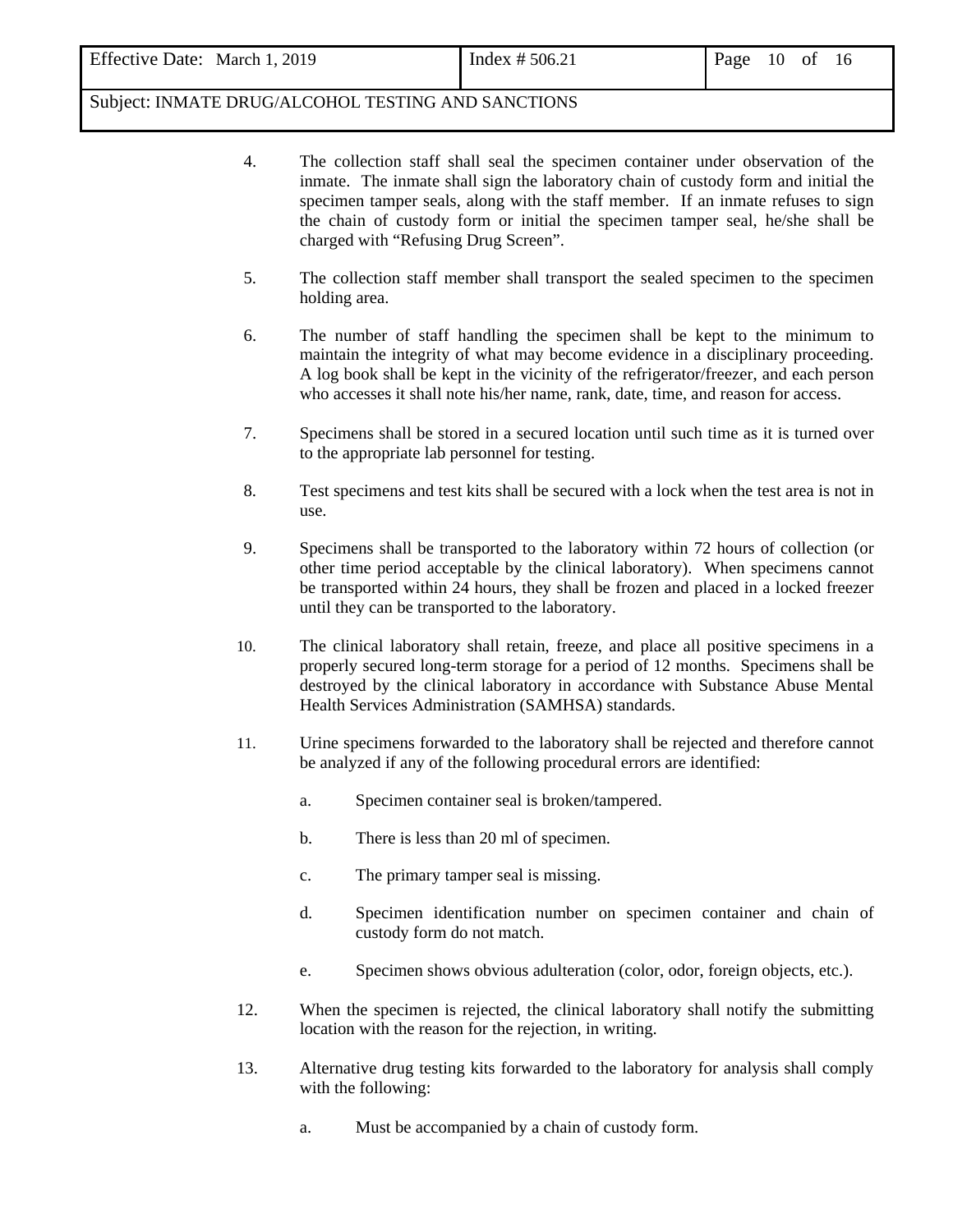- b. Must be placed in a specimen bag and sealed.
- c. A barcode label from the chain of custody form must be fixed to the specimen bag and the label must match the barcode labels on the chain of custody form.
- d. The security seal from the chain of custody form must be fixed to the specimen bag.

#### E. Reporting of Results:

- 1. A drug screen profile of each test sample submitted to the clinical laboratory for analysis shall be prepared by the clinical laboratory, indicating either positive or negative results, and returned to the designated institutional contact. The laboratory profile shall contain the following information:
	- a. Name and Address of Clinical Laboratory
	- b. Account Number
	- c. Specimen/Donor Identification Number
	- d. Name of Receiving Institution
	- e. Name of Institutional Contact
	- f. Collection Date
	- g. Test Methods by Drug Class and Detection Levels
	- h. Profile Results by Class and Confirmation Detection Levels
	- i. Name of Certifying Authority
	- j. Date of certification

Failure to include any of the information listed above does not automatically negate a "positive" drug screen.

- 2. All drug screen profiles shall expressly state that positive results are reported only after confirmation by Gas Chromatography/Mass Spectrometry.
- 3. The institutional drug testing coordinator shall maintain a copy of all positive confirmation test results and a copy of the chain of custody form from the laboratory in a confidential file, which will be stored in a locked cabinet behind a locked door at all times when unattended.
- 4. The results of each clinical laboratory examination shall be final and shall be grounds for disciplinary action in instances of positive reports.
- 5. Disciplinary action shall be handled in accordance with Policy #502.01.
- 6. The Warden/Superintendent/Designee shall notify the Board of Parole and institutional parole officer (IPO), through OMS, of inmates that test positive for drug/alcohol use when the inmate has a pending parole hearing, has had a hearing and a parole decision is pending, or parole has been granted. The drug testing coordinator shall forward copies of all drug testing supporting documentation, including laboratory test results, to the IPO.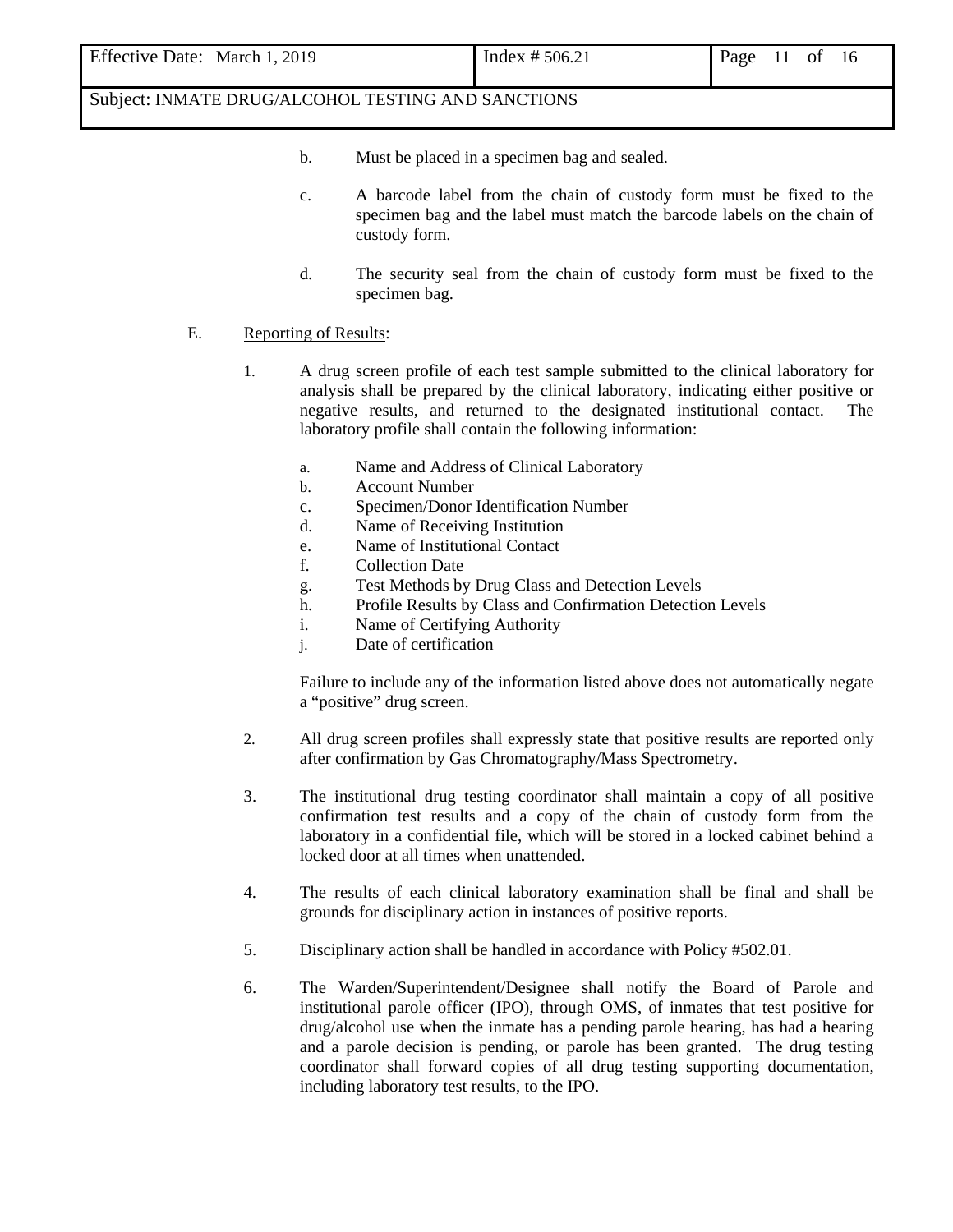- 7. Drug test results (positive or negative) from Substance Use Treatment Programs shall be considered confidential and not entered on LIBS screen on OMS. The drug test results of inmates who are assigned to a substance use treatment program shall be placed in the inmate's program file and if the result is positive, appropriate sanctions will be taken through the program as outlined in Section VI.(A)(6)(c)(5). The negative drug test results of all other inmate drug testing shall be entered on OMS and are not required to be placed in the inmate's institutional record. The positive drug test results of all other inmate drug testing shall be entered on OMS and placed in the IIR along with the disciplinary.
- 8. Participation in a substance use treatment program does not exclude an inmate from being selected for or participating in any Facility Drug Screen, which will follow all standard drug testing procedures, regardless of program participation.

## F. Staff Training:

- 1. All staff involved in the collection, documenting, transport, or other handling of urine specimens shall receive training on inmate drug testing procedures and sanctions. Documentation of staff training will be placed in staff's training files.
- 2. The drug testing coordinator shall be responsible for training staff involved in specimen collection and chain of custody procedures.
- 3. Each institution shall designate and train a staff member to serve as back up for the drug testing coordinator in his/her absence.
- G. Sanctions:
	- 1. In all instances where an inmate is convicted of the charges of Drugs Possession/Selling/Use (DPO), Positive Drug Screen (PDR), Drug Paraphernalia (DRP), Refusal of/or Attempt to Alter Test (RAA), Intoxicants-Use, Sell, Exchange, Possess (IUS), or Conspiracy to Violate State Law (CVS) (when related to alcohol or drug related charges), or the inmate is in possession of or has ingested any controlled drug not specifically prescribed, see Policy #502.02 for appropriate disciplinary action.
	- 2. Inmates who refuse to provide a specimen, attempt to adulterate, or alter a drug screen shall be charged in accordance with Policy #502.02 and the inmate shall be assessed a fee of \$25. Visitation privileges shall be suspended in accordance with Policy #502.02 and inmates shall submit to mandatory monthly drug testing for a period of three consecutive months.
	- 3. Inmates with a positive confirmation test or overdose as determined by a medical provider, shall be required to:
		- a. Incur the cost of the confirmation for each drug charged for confirmation (i.e., if an inmate has two separate drug classes confirmed on the same test, they will be charged for two costs of confirmation). Inmates will incur the cost of any ambulance or hospital services due to the use of illegal substance, unidentifiable intoxicants, or inhalants that resulted in health associated risk of an overdose.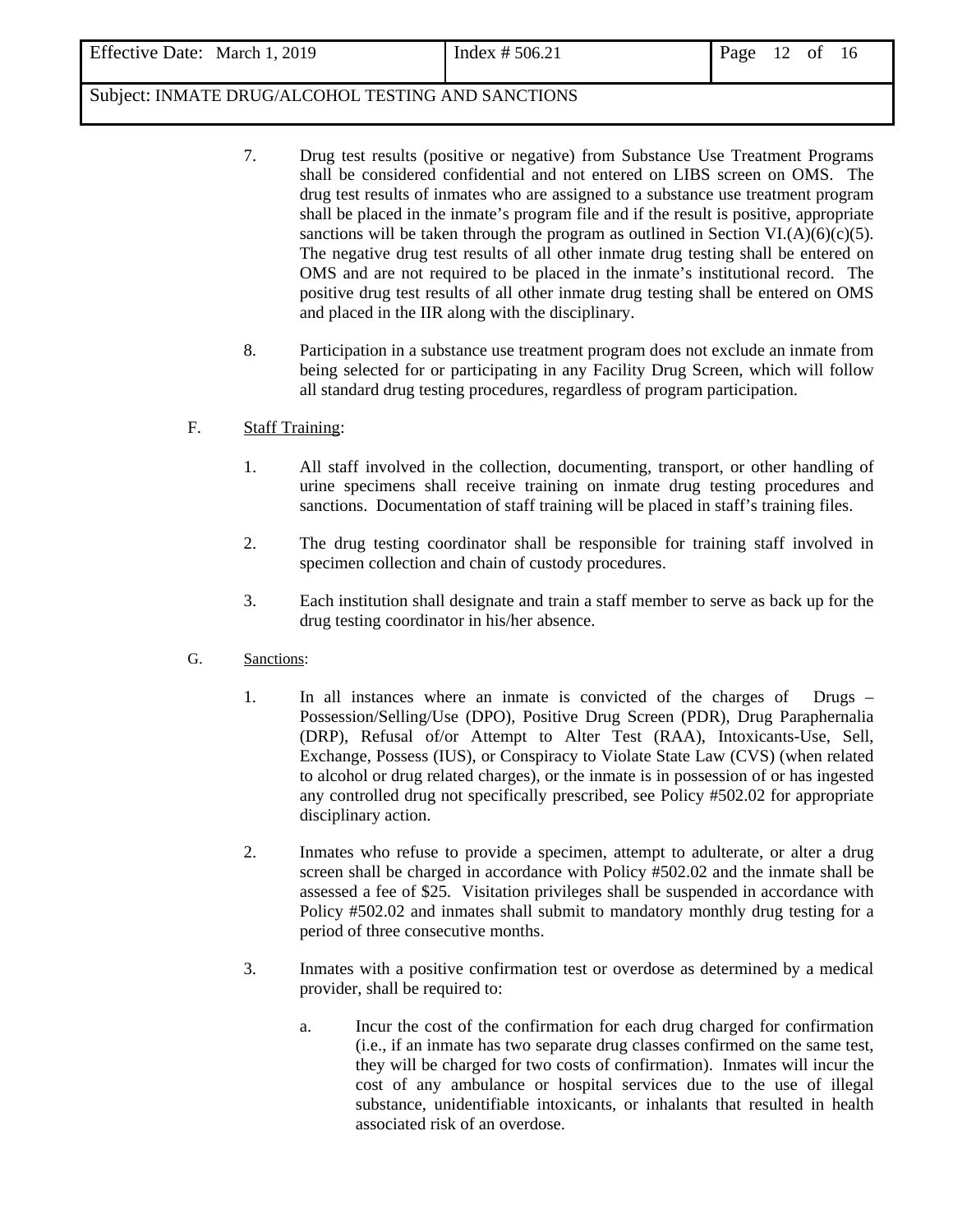- b. Visitation privileges shall be suspended in accordance with Policy #502.02.
- c. Inmates shall also submit to mandatory monthly drug testing for a period of three consecutive months, which will start following the initial positive confirmation. When the inmate is initially re-tested will be based on what he/she tested positive for and the timeframes below:

| <b>SUBSTANCE</b>                        | <b>DETECTABLE</b> | <b>RE-TEST AFTER</b> |
|-----------------------------------------|-------------------|----------------------|
| Amphetamines                            | 24-72 Hours       | 5 Days               |
| <b>Barbiturates</b>                     | 14-21 Days        | 30 days              |
| Benzodiazepines                         | $1-7$ Days        | 10 days              |
| Cocaine                                 | 48-72 Hours       | 5 Days               |
| Methadone                               | 72-96 Hours       | 7 Days               |
| Methamphetamine (including Ecstasy)     | 24-72 Hours       | 5 Days               |
| Opiates                                 | 72-96 Hours       | 7 Days               |
| Oxycodone                               | 72-120 hours      | 10 Days              |
| Phencyclidine (PCP)                     | 72-96 Hours       | 7 Days               |
| Cannabinoids (THC, including marijuana) | 14-21 Days        | 30 Days              |
| Buprenorphine (Suboxone)                | 24-60 Hours       | 5 Days               |

- d. Should mandatory follow up testing result in an additional positive test, subsequent mandatory follow up testing will run concurrently with any previous requirements and will not exceed three months.
- 4. In addition to Sections VI.(G)(1) through (G)(3)(c) above and any other sanctions imposed by Policies #502.01, #502.02, and #507.02, the following escalating sanctions for convictions on drug related charges shall be imposed:
	- a. First Offense: Referral to institutional substance use treatment program where resources permit.
	- b. Second Offense (within 18 months of first offense): All sanctions for the second offense shall run concurrently to any similar sanction for the first offense.
		- (1) Mandatory monthly drug testing for a period of six months
		- (2) Loss of audio/visual equipment for six months
		- (3) Termination from treatment program if applicable.
		- (4) Referral to Substance Use Recovery Education (SURE) at WTSP if the positive test is for opioid use.
	- c. Third and Subsequent Offenses (within 24 months of the first offense) : All sanctions for the third or subsequent offenses shall run concurrently to any similar sanction for the second offense.
		- (1) Mandatory monthly drug testing for nine months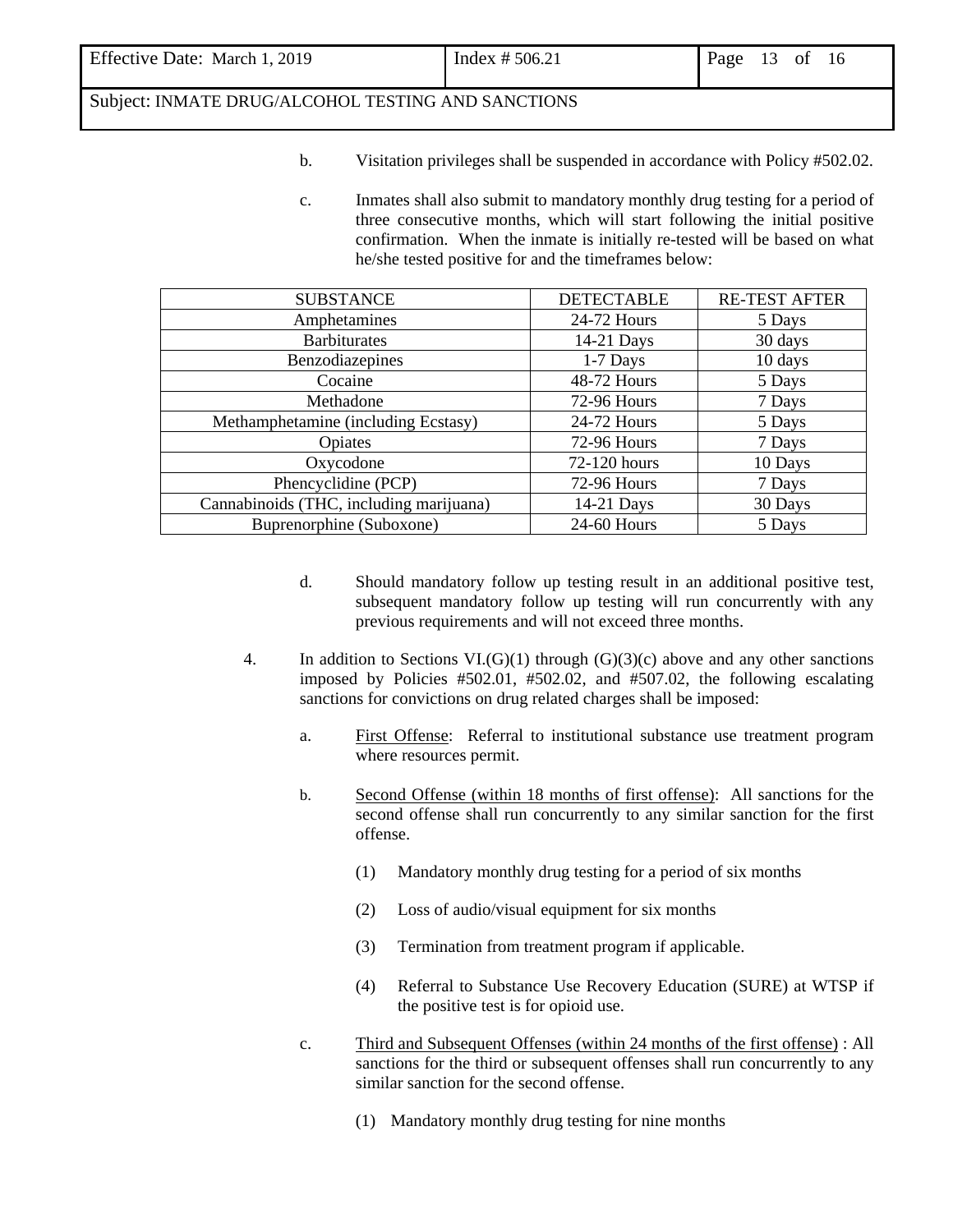- (2) Loss of audio/visual equipment for 12 months
- 5. The Warden/Superintendent has the discretion to cancel an inmate's suspended visitation restrictions and reinstate visitation privileges or any other imposed sanction provided the inmate has met all of the following conditions:
	- a. Completed a written request to the Warden/Superintendent for reinstatement of privileges
	- b. Enrolled and is actively participating in the recommended substance use treatment program. (First offense only)
	- c. Submitted to monthly urinalysis testing.
	- d. No positive urinalysis tests during the last three months.
- 6. Any inmate that tests positive on a drug screen who has been approved for parole shall be referred to the institutional parole officer. The names of inmates that test positive on a drug screen that have a pending parole hearing or decision shall be referred to the institutional parole officer for review.
- 7. The Board of Parole, at its discretion, may deny or rescind, if known or anticipated, the release of any inmate who tests positive for drug use.

#### H. Investigation and Reports:

- 1. Each institution shall submit to the Director of Behavioral Health Services or designee a monthly summary of all substance use testing and interdiction activities. This report shall be due in central office no later than the tenth working day of the month, unless otherwise instructed by the Director of Behavioral Health Services or designee. The report shall include the following information:
	- a. Number of inmates drug tested during the month (by test type)
	- b. Number and type of disciplinary sanctions imposed for positive drug screen
	- c. Number and type of treatment program sanctions imposed for positive drug screen
- 2. All positive drug or alcohol tests of inmates not assigned to a substance use treatment program shall be entered on OMS conversation LIBS and shall cause an inquiry to be conducted by designated institutional staff to determine how the drugs/alcohol were introduced into the institution. The Warden/Superintendent may request assistance from the Director of the Office of Investigations and Compliance (OIC).
- 3. In addition to drug testing inmates, the Warden/Superintendent may employ other drug detection methods to enforce the Department's zero drug tolerance policy. Other drug detection methods shall include, but not be limited to: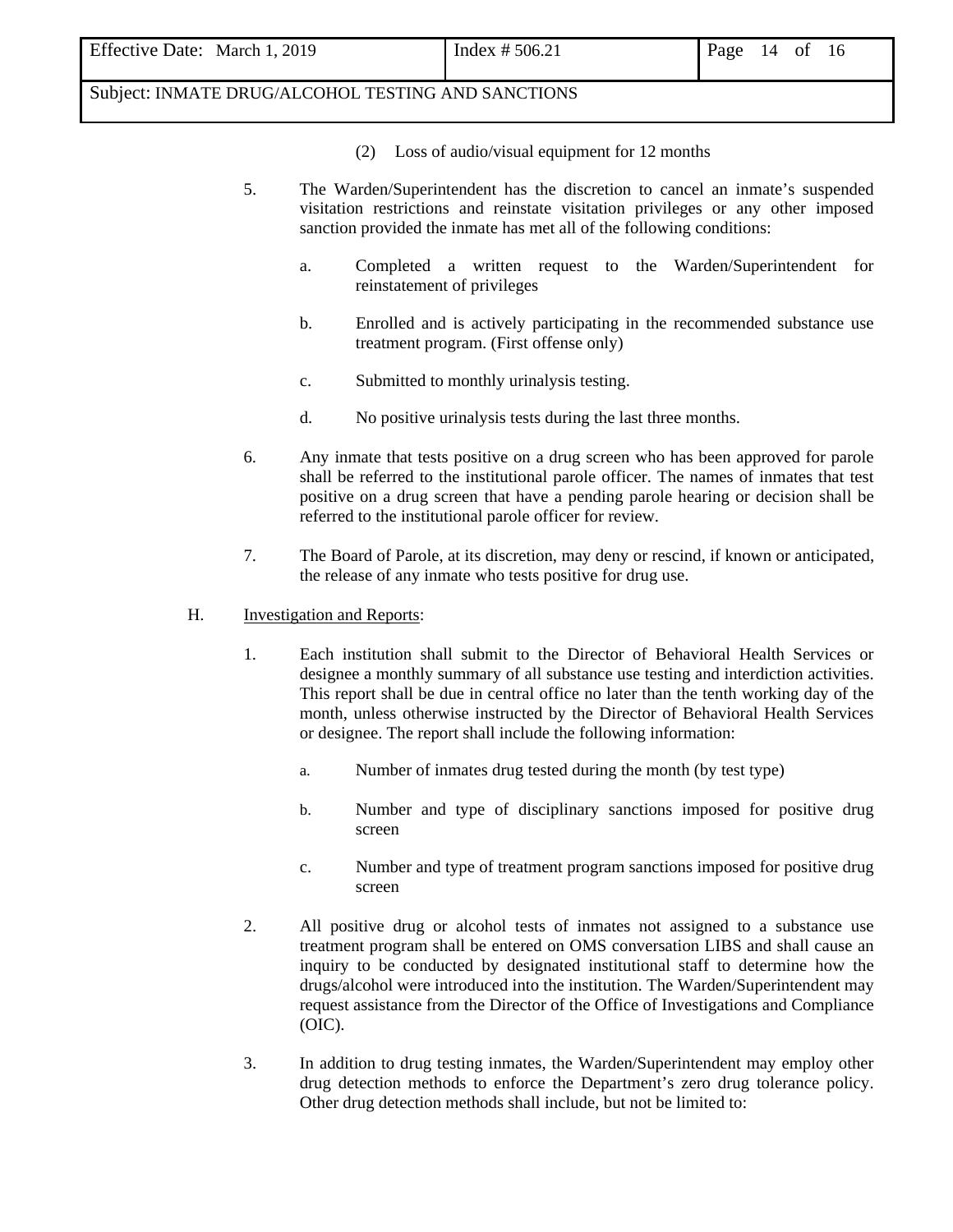| Effective Date: March 1, 2019 | Index # $506.21$ | Page 15 of 16 |  |  |  |
|-------------------------------|------------------|---------------|--|--|--|
|-------------------------------|------------------|---------------|--|--|--|

- a. Random and routine searches of inmates, employees, visitors, Department facilities, inmate housing units, visitors' and employees' vehicles, inmate property, and inmate mail. (See Policy #506.06)
- b. Monitoring inmate telephone calls
- c. Employee orientation and training regarding the presence and use of drugs in the workplace
- d. Where available, the use of narcotic detection canines
- 4. The Director of Behavioral Health Services or designee shall compile, on a quarterly basis, a summary of the program-related drug testing. This summary report shall be submitted to the Assistant Commissioner of Rehabilitative Services. The Assistant Commissioner of Rehabilitative Services shall review and forward the information to the Assistant Commissioner of Prisons.
- VII. ACA STANDARDS: 4-4437.
- VIII. EXPIRATION DATE: March 1, 2022.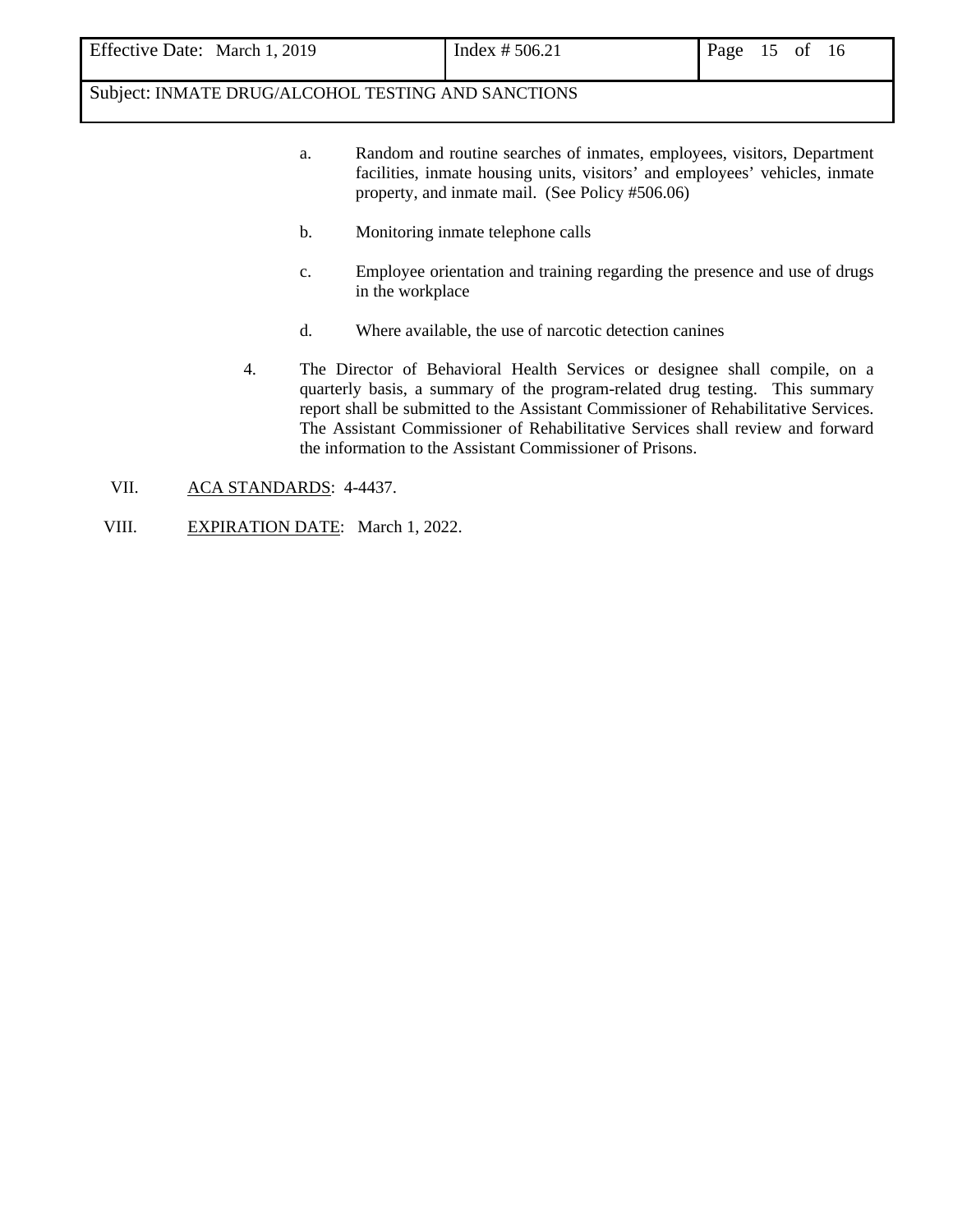

# **TENNESSEE DEPARTMENT OF CORRECTION**

# **DRUG SCREEN CONSENT/REFUSAL**

| <b>TDOC Number:</b><br>Name:                                                                                                                                                                                                                                                                 |                                                                                                                                      |  |  |  |  |  |
|----------------------------------------------------------------------------------------------------------------------------------------------------------------------------------------------------------------------------------------------------------------------------------------------|--------------------------------------------------------------------------------------------------------------------------------------|--|--|--|--|--|
| Date of Birth:                                                                                                                                                                                                                                                                               | <b>Facility:</b>                                                                                                                     |  |  |  |  |  |
| $\overline{\Box}$ Refuse to allow a $\overline{\Box}$ blood sample, $\overline{\Box}$ urine specimen to be drawn/collected for the purpose<br>of alcohol or drug screening.                                                                                                                  |                                                                                                                                      |  |  |  |  |  |
| I understand that this is the only opportunity I will be granted for blood to be drawn or urine to<br>be collected prior to possible disciplinary proceedings. I further understand that, if I refuse, this<br>refusal will be considered in the disciplinary proceedings.                   |                                                                                                                                      |  |  |  |  |  |
| Inmate Signature                                                                                                                                                                                                                                                                             | Date                                                                                                                                 |  |  |  |  |  |
| Witness Signature                                                                                                                                                                                                                                                                            | Date                                                                                                                                 |  |  |  |  |  |
| Positive<br><b>Negative</b><br><u>N/A</u><br><b>AMP</b><br><b>OPI</b><br><b>OXY</b><br><b>THC</b><br><b>BAR</b><br><b>BUP</b><br>mAMP                                                                                                                                                        | Positive<br><b>Negative</b><br><u>N/A</u><br><b>BZO</b><br>COC<br><b>MTD</b><br><b>PCP</b><br>K <sub>2</sub><br><b>ALC</b><br>Other: |  |  |  |  |  |
| <b>Disciplinary Board Ordered</b><br>Inmate Involve in Altercation<br>Pre-Parole Hearing<br>Program Testing (Non-Substance Abuse)<br>Random List<br><b>Reasonable Suspicion</b><br>Within 30-Day Release<br>Other Reason, please specify:<br>Temperature:<br><b>Start Time:</b><br>End Time: |                                                                                                                                      |  |  |  |  |  |